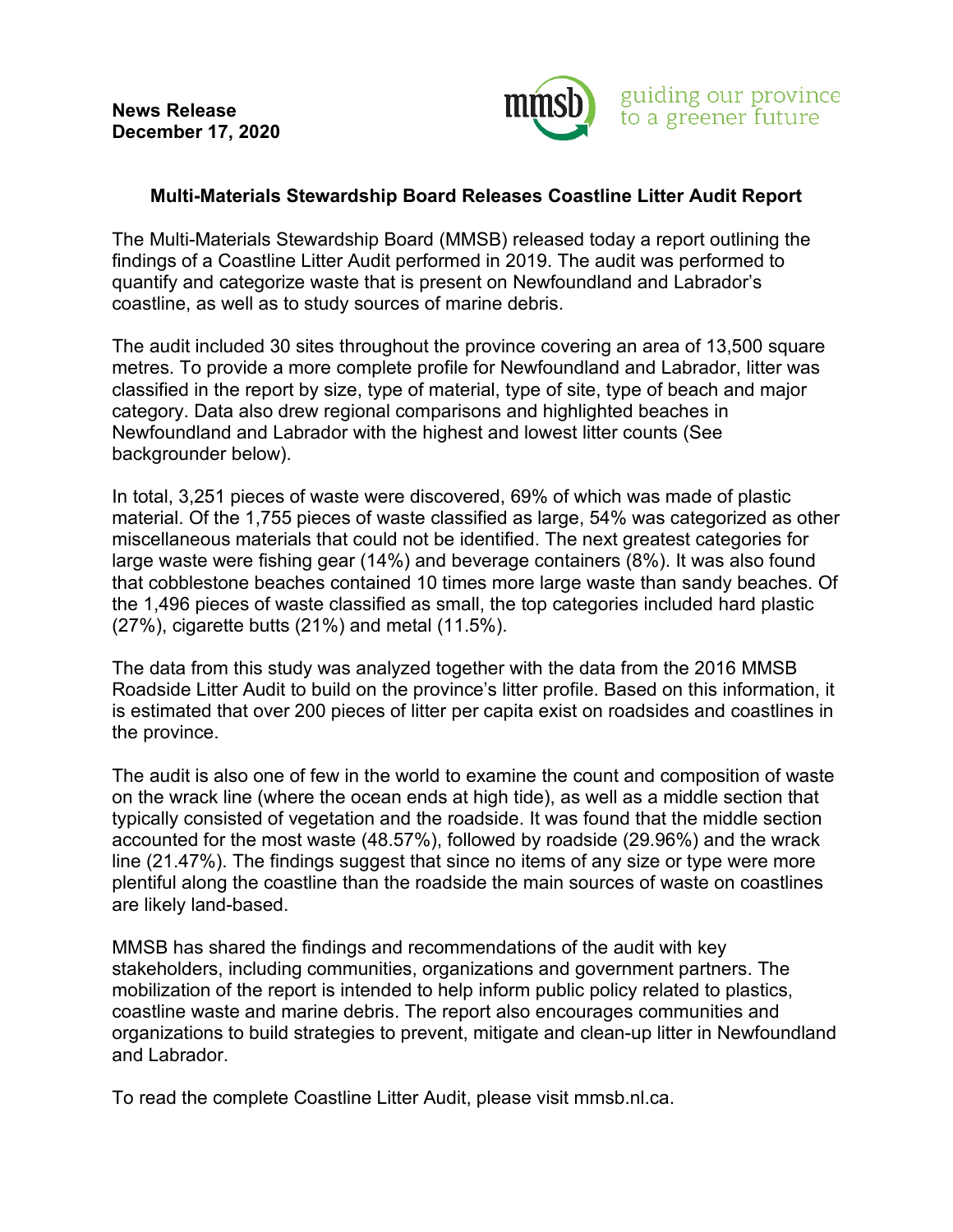# **Quotes:**

"The Coastline Litter Audit provides valuable information on the extent and nature of litter on our province's coastlines. It is a reminder to us all that litter is a problem and is diminishing the natural beauty of Newfoundland and Labrador. We all have a responsibility to protect our environment. We have had great success with the ban on single-use plastic bags and I look forward to working with partners to identify opportunities specific to our coastlines."

Honourable Derek Bennett

Minister of Environment, Climate Change and Municipalities

"While governments and businesses have important roles to play in the prevention and clean-up of litter, individual efforts can have a significant impact. Based on the data from this report as well as the 2016 Roadside Litter Audit, if every person in Newfoundland and Labrador picked up one piece of litter a day, we could clean up the province's roadside and coastline litter in just eight months."

Derm Flynn

Chair of the Multi-Materials Stewardship Board

"The study of marine debris is critical for ensuring the sustainability of the fishing industry, as the health and viability of ocean resources is dependent on the condition of the marine environment. This year, the FFAW has worked with harvesters to undertake the retrieval of discarded fishing gear by way of the federal government's Sustainable Fisheries Solutions & Retrieval Support Contribution Program, or Ghost Gear Project. We look forward to continuing the Project into 2021, and reports such as this will help to measure its success moving forward."

Keith Sullivan

President, Fish Food and Allied Workers Union

#### **Learn More**:

- [Coastline Audit Report](http://mmsb.nl.ca/wp-content/uploads/2020/12/Newfoundland-and-Labrador-Coastline-Litter-Audit-Report_December-2020.pdf)
- [Roadside Litter Audit](https://mmsb.nl.ca/wp-content/uploads/2020/12/Newfoundland-and-Labrador-2016-Roadside-Litter-Audit-Reduced.pdf)

# **Media Contacts:**

Jackie O'Brien Senior Marketing and Communications **Officer** Multi-Materials Stewardship Board (T): 709.757.3696 (C): 709.682.6657 [jobrien@mmsb.nl.ca](mailto:jobrien@mmsb.nl.ca)

Lynn Robinson Media Relations Manager Department of Environment, Climate Change and Municipalities Government of Newfoundland and Labrador 709-691-9466 [lynnrobinson@gov.nl.ca](mailto:lynnrobinson@gov.nl.ca)